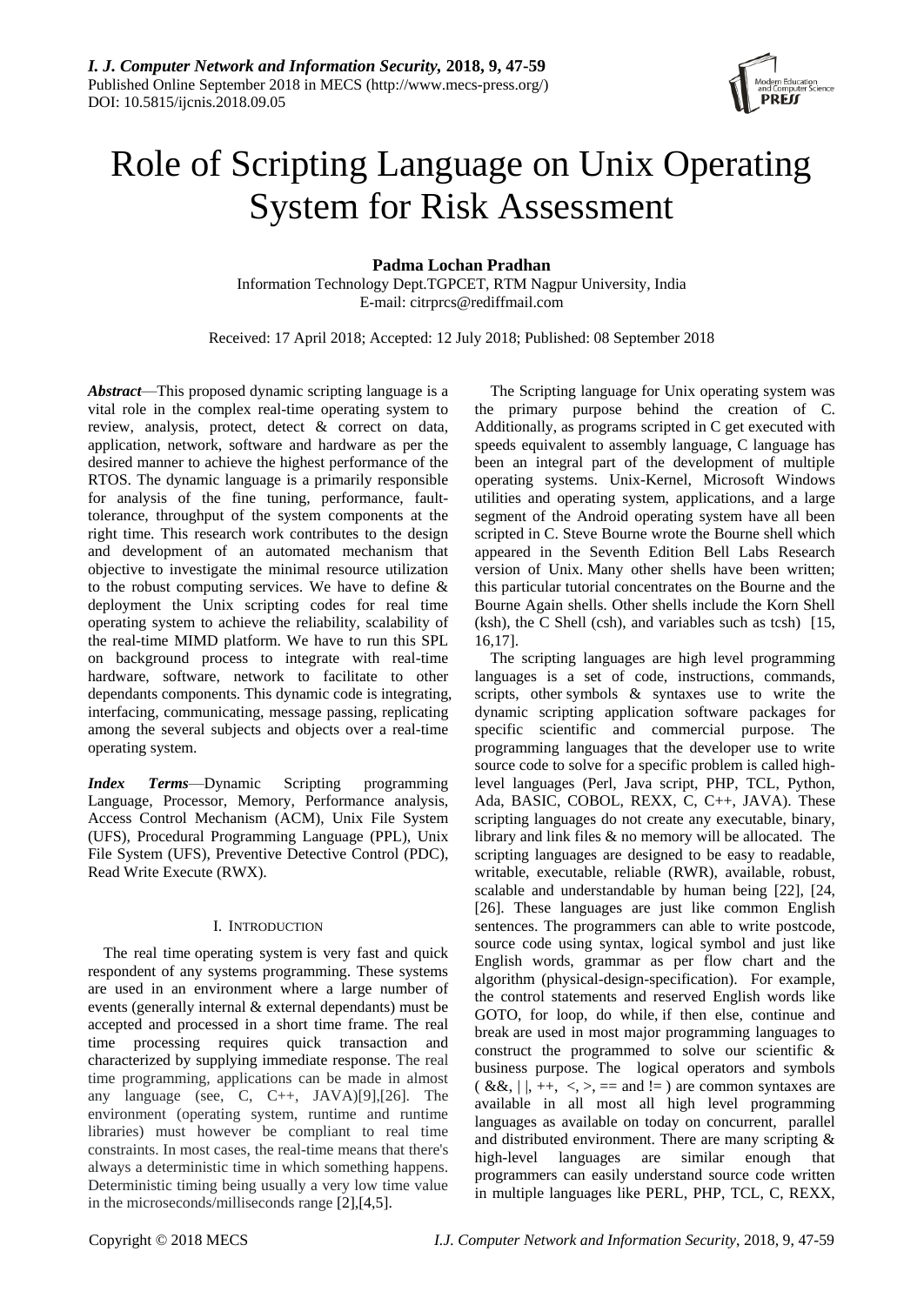PASCAL, Ada, COBOL, C++, Java & C# for multiple purpose. Now a day, there are many programming languages are available and massively used in both commercial & scientific applications are used in parallel, distributed and concurrent operating system [9], [26], [28].

The scripting language is a high level programming language that supports scripts, programs written in a special run time environment which can interpret (rather than compile) and automate the execution of various tasks that could run one by one in a batch mode operation of system programmers. The RTOS environments that can be controlled through automated scripting including system software, application software, web pages, the shell of RTOS and embedded systems. There are many of the scripting languages help in the dynamic scheduling of the real time operating system [45, 46, 47],[ 49], [53].

The users are accessing the shell, then preventing the UFS through ACM (RWX), that graphical diagram presented here to hand shake with Shell, UFS & Kernel.



Fig.1. Prevention of OS Components

#### II. EXISTING SCRIPTING LANGUAGES

The scripting language is a programming language designed for integrating and communicating with other programming languages. Some of the most widely used scripting languages are JavaScript, VBScript, PHP, Perl, Python, Ruby, ASP and Tcl. Since a scripting language is normally used in conjunction with another programming language, they are often found alongside HTML, Java or C++. The activities of the shell are not restricted to command interrelation alone [9], [26], [28].

The shell has a whole set of internal commands that can be strung together as a language. We need to discuss this language in this paper. In this work, we focus on the Bourne shell-the lowest common denominator of all shells. We have reserved the discussion of the advanced features of the Koran and Bash shell for Part totally different programming constructs and have been separately treated in the proposed method [45, 46, 47] shell program runs in interpretive mode. It is not compiled into a separate executable file as a C, exe, dll, Lib, link programs . Each statement is loaded into memory when it is to be executed. The shell scripts consequently run slower than those written in high-level languages (POP & OOP). However, what makes shell programs powerful is that external UNIX commands

blend easily with the shell's internal command modes. The speed is not a factor in many jobs we do, and in many cases, using the shell is an advantage – especially in system administrative tasks. The UNIX system administrator must be an accomplished shell programmer [45, 46, 47, 49].

We have already discovered the basic features of the shell - both as an interpreter and as a scripting language. But the shell is more capabilities than just an interpreter. It is also a process, an environment which makes it available to programs. It is necessary that you understand the environmental changes that take place when the shell execute a program, especially a shell script. We should also know how to change these environmental parameters (see  $\%$ ,  $\$$ ,  $\#$ ) [15, 16, 17].

The advanced knowledge of shell programming is needed by the system administrator who has to constantly devise scripts that monitor and correct system functioning in a systematic ways. The detailed knowledge of the shell's subtle features is also necessary if we aspire to be an ethical script writer. The following discussions mostly assume the Bourne shell, but the special features of the Korn and Bash shells are also examined in commands mode. [45, 46, 47], [49], [53].

The most of the scripting languages are often stringoriented, since this provides a uniform representation for many different things. A type less language makes it much easier to hook together components. There are no a priori restrictions on how things can be used, and all components and values are represented in a uniform fashion. These any component or value can be used in any situation; components designed for one purpose can be used for totally different purposes never foreseen by the designer. For example, in the Unix shells, all filter programs read a stream of bytes from an input and write a string of bytes to an output; any two programs can be connected together by attaching the output of one program to the input of the other( $& \&$  and  $| \ |$ ). The following shell command stacks three filters together to count the number of lines in the selection that contain the word scripting as follows: select | grep scripting | wc 3, who –Hart | grep top, ps-aef | grep vmstat, ls-ailtr, dmesg. [22], [26], [27], [35].



Fig.2. Shell Activities Diagram

## III. LITERATURE SURVEY

There is a thorough review of the literature was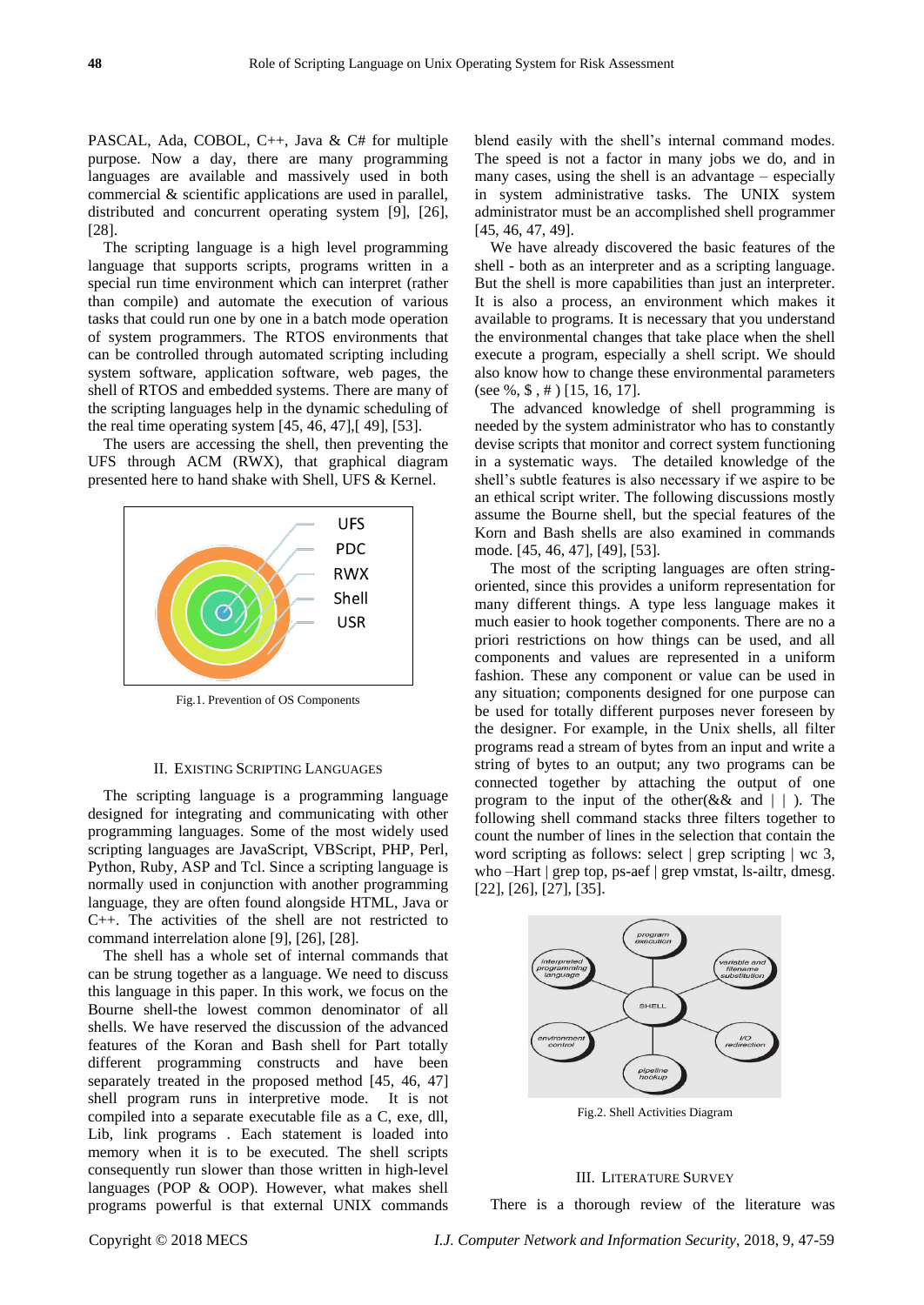conducted with the primary objective of determining the risk assessment on the Unix operating system for complex IT infrastructure for the large electronic workplace. This research has been conducted on real time Unix file systems applying hardening, re-configuration, access control mechanism, scripting, programming and system programming as per the demand of complex Business, Technology & Resources.

In early 1950 the Main Frame Computers were noninteractive, instead using batch processing. In IBM MF machines Job Control Language (JCL) languages are used to control batch processing.

The first interactive SHELL were developed in the 1960 to enable remote operation of the first time sharing systems, and these used this shell script, which controlled running computer programs within a computer program, the shell. The JCL, REXX & EXEX language are generally credited with inventing command substitution, the ability to embedded commands in scripts that when interpreted insert a character string in the script under IBL CP/CMS, MVS and VMS in 1966 [45, 46, 47], [49], [53].

In early 1950 the Main Frame Computers were noninteractive, instead using batch processing. In IBM MF machines Job Control Language (JCL) languages are used to control batch processing.

The first interactive SHELL were developed in the 1960 to enable remote operation of the first time sharing systems, and these used this shell script, which controlled running computer programs within a computer program, the shell. The JCL, REXX & EXEX language are generally credited with inventing command substitution, the ability to embedded commands in scripts that when interpreted insert a character string in the script under IBL CP/CMS, MVS and VMS in 1966 [49], [51, 52, 53].

| <b>Shell Name</b>         | Developed by                          | Where                              | Remark                                                                                          |
|---------------------------|---------------------------------------|------------------------------------|-------------------------------------------------------------------------------------------------|
| BASH (Bourne-Again SHell) | Brian Fox and Chet<br>Ramey           | Free Software Foundation           | Most common shell in Linux. It's<br>Freeware shell.                                             |
| CSH (C SHell)             | Bill Joy                              | University of California (For BSD) | The C shell's syntax and usage are<br>very similar to<br>the C programming language.            |
| KSH (Korn SHell)          | David Korn                            | AT & T Bell Labs                   | --                                                                                              |
| <b>TCSH</b>               | See the man page.<br>Type \$ man tcsh | --                                 | TCSH is an enhanced but<br>completely compatible version of<br>the Berkeley UNIX C shell (CSH). |

#### Table 1. History of Shell

There is a major class of scripting languages has grown out of the automation of job control, which relates to starting and controlling the behavior of system programs. (In this sense, one might think of shells as being descendants of IBM's JCL, which was used for exactly this purpose.) Many of these languages' interpreters double as command line interpreters such as the UNIX SHELL ( Bash, Tcl shell, K shell C shell ) and the MS-DOS command.com ( dir, edit, copy, delete ) just like of English-like commands to build scripts [45, 46, 47], [49], [53].

In order to understand the differences between scripting languages and system programming languages, it is important to understand how system programming languages evolved. The system programming languages were introduced as an alternative to assembly languages. In assembly languages, virtually every aspect of the machine is reflected, affected, corrected in the program. Each statement represents a single machine instruction  $[2,], [4, 5].$ 

Another key difference between scripting languages and system programming languages is that scripting languages are usually interpreted whereas system programming languages are usually compiled. Interpreted languages provide rapid turnaround during development by eliminating compile times. Interpreters also make applications more flexible by allowing users to program the applications at run-time [49],[ 51], [53].

The scripting languages are less efficient than system programming languages, in part because they use interpreters instead of compilers, but also because their basic components are chosen for power and ease of use rather than an efficient mapping onto the underlying hardware. For example, scripting languages often use variable-length strings in situations where a system programming language would use a binary value that fits in a single machine word, and scripting languages often use hash tables where system programming languages use indexed arrays [45, 46, 47].

The file system /etc/services is protected HTTP port, FTP, Telnet, SMTP and NMTP services This is a service port and /etc/host file protecting the host. We are emphasizing on verification and validation of UFS. We are taken care of protecting; detecting and correcting the Unix file system by applying access control mechanism. We are more conscious about scripting programming on Unix File System server site.

Researcher Ching-Hsien (2014) focused and discussed on Real-Time Multicore architectures and Wireless sensor networks, but we are emphasized on Real Time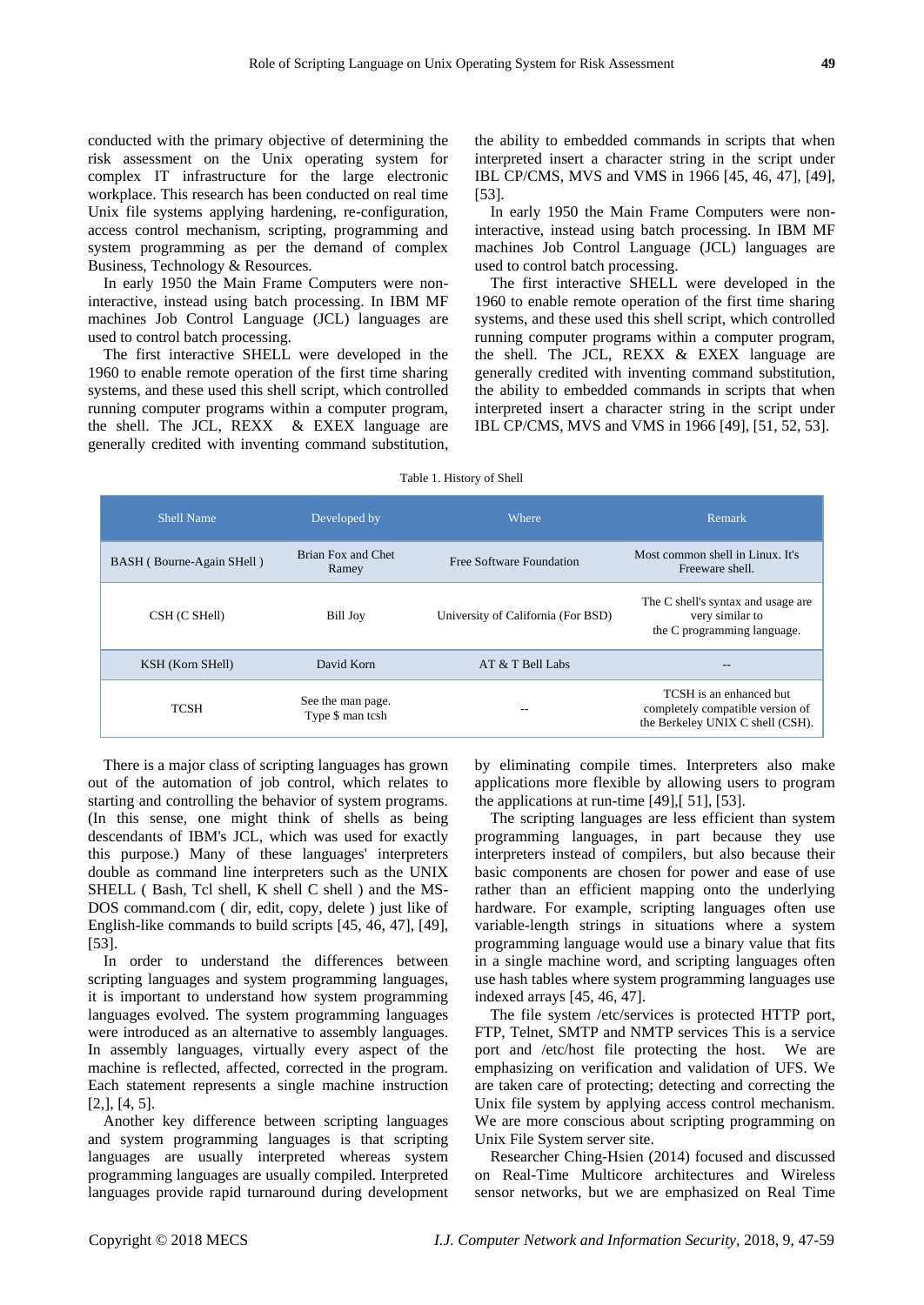programming, dynamic scripting language, system programming and as per requirement of business, resources, and technology all the time and every time. We are emphasizing on the business, resources, and technology, which are strongly integrated with BCP & DRP.

According to authors Tiago and Antonio (2014) suggested the Meta programmed C++ for hardware, software integration & communication, but not emphasized on dynamic scripting language, system programming, and system management as per requirement of business, resources, and technology all the time and every time.

Researcher Nassima and Jean (2013) suggested on web application security (HTTP, XSS, Java) for front-end tool, but not risk management (system programming & scripting languages). We are emphasizing on the Unix backend (UFS) security and risk assessment for all the time and every time over a cloud computing, distributed system & pervasive and ambiqutus computing.

Researchers Jan & Maria et al. (2014) emphasized on XML language privacy & authentication, but not a Unix file system, OS scripting and system programming.

Researcher Stephane and Raphae (2014) proposed and worked on the real risk assessment on attack tree, but not over an Unix OS Risk analysis[53] We are emphasizing on the system management on Unix based platform. We are focused and taken care of UFS ACM, scripting and system programming on Unix operating system all the time and every time for web services, ubiquitous, pervasive and self-autonomy system.

According to Martin (2014) developed the application level (SXX) cross side scripting for privacy & security policy, but not on server site programming, scripting on the RTOS. We are more emphasized on RTOS (UFS, scripting  $&$  programming) as per requirement of business.

According to Shujun et al. (2014) suggested the threat detection, analysis on the application but not on the Unix operating system. We are taken care of prevention, detection, and correction of Unix file system through access control mechanism (ACM) as per business requirement. The prevention detection correction can be done through (chmod 111 File System) [ Please refers to section 7.3; Action Plan I).

Authors Marimuthu and Saravanan (2014) are interested in user and application level authentication but not on system security management (privacy & authentication). We are taken care of authentication and privacy, protection, detection and correction of Unix file system through access control mechanism as per users, application and business requirement. We take care of on UFS ACM, trust, authentication, safety, integrity & identity management of the Unix operating system and data management for all the time on web services.

Researchers Diogo et al. (2014) proposed and focused on security issues on cloud computing [29] but not on the Unix operating system. We are emphasizing and taken care of security, issue and risk identification, analysis and assessment of Unix file system (UFS) through access control mechanism as per users, application and business

requirement.

The risk of assets is identified in terms of non-identity, integrity, non-repudiation, high availability, authentication, accountability, scalability, and reliability. The critical of each and every risk as rated accuracy of potential impact likelihood of occurrences [7,8].

Therefore, the risk management consists of sets of the possible threat that may be hardware, software and human error, failure, defect uncertainty, unordered, unsafe and the probability of them occurring at any time. The exposure of an asset to a particular threat generally referred as the vulnerability of assets [41], [49,50,51,51,53,54].

The risk is happening, in the course of system operation, maintenance and services. As a result of internal strategies, system processes, policy, procedures, and information used by the organization. The risk analysis is the study of potential threats, vulnerabilities and impacts in order to identify and assess the extent and potential severity of the risks to which the organization and its assets are exposed. The risk assessment is closely associated with risk analysis [41], [49,50,51,51,53,54].

The risk management (identifying, analysis and mitigation) is a process for optimizing the risks to acceptable levels (HML) by the application of various control strategies of prevention, detection, correction, verification and validation. The risk analysis, assessment, and managements are the integrated process for business, technology, and resources for all the time and every time. Assessing the risks and needs of business, resources, and technology have become standard practice in much more IT organization. The understanding of the concepts of risk and need is essential factors for important of decisions involving business, resources, and technology. The risk is created due to the dynamic decision over a business and technology. The risk is propagated over vendor, order, and customers across the all related subsystems (49, 53, 54].

# *3.1. Data Collection*

These scripting programming language is a high level computer language, the programmers use to develop applications, commands, scripts, and other set of instructions for a computer to execute for specific purposes. We have to find out the several different programming and scripting languages currently listed in our database collection and survey for the specific requirements as per customer's on multi-computer environment for multiple-purpose is defined on the table 2. There are several scripting programming languages, list out in category wise as of today [45], [47], [49], [51, 52].

Fortunately, the performance of a scripting language is not usually a major issue. The applications of scripting languages are generally smaller than applications for system programming languages, and the performance of a scripting application tends to be dominated by the performance of the components, which are typically implemented in a system programming language [45], [47], [53].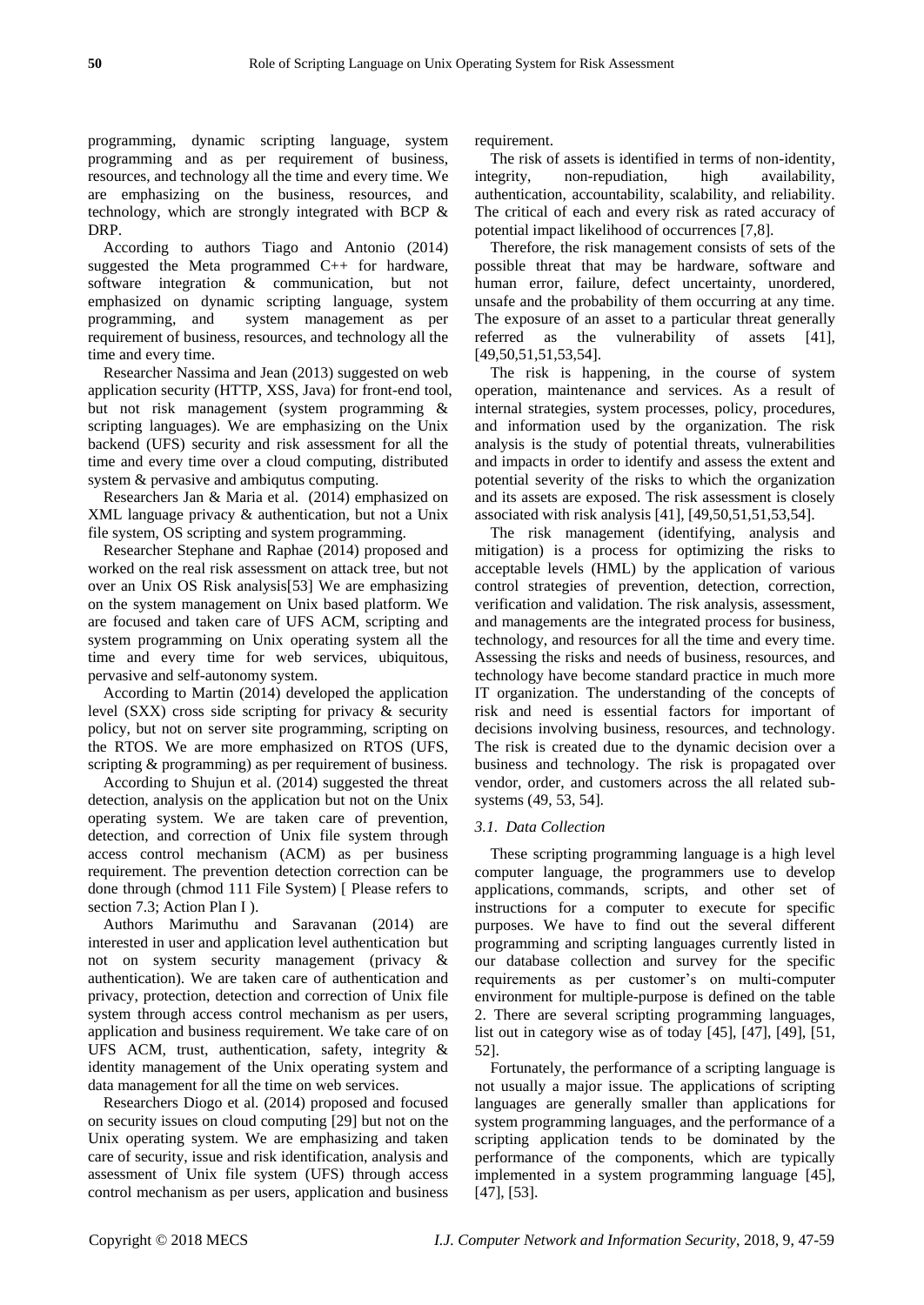| SN             | <b>Heterogeneous OS</b> | <b>DESRIPTION</b>                                        | <b>TYPES OF LANGUAGES</b>                                                   | <b>PURPOSE</b>                                                                             |
|----------------|-------------------------|----------------------------------------------------------|-----------------------------------------------------------------------------|--------------------------------------------------------------------------------------------|
| 01             | UNIX, Win, NT, Linux    | <b>APPLICATIONS AND</b><br>PROGRAMS DEVELOPMENT          | $C, C++, JAVA, C#, PERL$                                                    | Commercial & Scientific                                                                    |
| 02             | UNIX, Win, NT, Linux    | <b>ARTIFICIAL INTELLIGENCE</b><br><b>DEVELOPMENT</b>     | LOGIC<br>(Prolog), LISP, Haskell, ML                                        | Mathematical & Scientific                                                                  |
| 0 <sub>3</sub> | UNIX, Win, NT, Linux    | DATABASE DEVELOPMENT                                     | Dbase, Fox pro, SQL, My SQL,<br>Sybase, Oracle, Ingress.                    | Business & Commercial,<br><b>ERP</b>                                                       |
| 04             | UNIX, Win, NT, Linux    | <b>GAME DEVELOPMENT</b>                                  | $C, C++, JAVA, RUBY, Ant$                                                   | Entertainment                                                                              |
| 05             | UNIX, Win, NT, Linux    | DEVICE DRIVER (HARDWARE)                                 | $C, C++, JAVA, C#, PERL$                                                    | Mathematical, Scientific &<br>Benchmarking,                                                |
| 06             | UNIX, Win, NT, Linux    | <b>INTERFACE DEVELOPMENT</b>                             | $C, C++, JAVA, C#, PERL$                                                    | Mathematical, Scientific &<br>Benchmarking,                                                |
| 07             | UNIX, Win, NT, Linux    | <b>INTENET, INTRANET &amp; WEB</b><br><b>DEVELOPMENT</b> | DHTML, HTML, JAVA<br>SCRIPT, PERL, AWK, SED,<br>Ant, PHP, VBScript. Python. | Business & Commercial,<br>ERP & Web Engineering                                            |
| 08             | UNIX, Win, NT, Linux    | <b>SCRIPTING DEVELOPMENT</b>                             | HTML, XML, VBScriptPerl,<br>PHP, Python, Ruby, Ant, Perl                    | Business, Telecom.<br>Commercial, ERP, Web &<br>Mobile Mathematical &<br><b>Scientific</b> |
| 09             | UNIX, XP, Win7-8        | AI, WEB, DLL, Build in UNIX script                       | Macro, Unix sh, PERL,<br>PYTHON, RUBY, ANT, JAVE,<br>C, HASKEL, ML, LISP    | Business, Telecom.<br>Commercial, ERP, Web &<br>Mobile Mathematical &<br>Scientific        |

| Table 2. Data Collection |  |  |  |
|--------------------------|--|--|--|
|--------------------------|--|--|--|

Table 3. Present Scripting Languages

| The Past (1960-2000) Less<br>Demand                                                                                                                                                                                                           | The Present (1990-Till Date) High<br>Demand                                                                                                                                                                                                                                                             |
|-----------------------------------------------------------------------------------------------------------------------------------------------------------------------------------------------------------------------------------------------|---------------------------------------------------------------------------------------------------------------------------------------------------------------------------------------------------------------------------------------------------------------------------------------------------------|
| REXX, JCL, EXEC<br>(1960)<br>Unix shells: sh, ksh,<br>bash (1971)<br>Perl (Larry Wall, 1987)<br>Python (Guido<br>van<br>Rossum, 1990)<br>Ruby (Yukihiro "Matz"<br>Matsumoto, 1995)<br>PHP (Rasmus Lerdorf,<br>1995)<br>JavaScript<br>(Brendan | • Ruby, Perl, Python, PHP etc.,<br>are all open source.<br>• Rely on volunteers<br>- Write documentation<br>$-$ Write test cases (RTOS)<br>$-$ Maintain the systems ( $HW/SW$ )<br>- Port to new platforms<br>$-Fix$ bugs<br>- Implement libraries (exe, lib, dll,<br>link)<br>- Implement new features |
| Eich, 1995)                                                                                                                                                                                                                                   |                                                                                                                                                                                                                                                                                                         |

In the Unix world, the most important application providing such a language was the system shell. In the beginning, the system engineer used the built-in-shell language, but it was so limited that they soon enough started to use more power, general purpose languages write such scripts (Perl, Python, Unix shell etc.). It leads to some people starting to call these scripting languages, even if it is an improper name for them, basically confusing interpreted language called from the shell (interpreted to mean here that human being start a file with a shebang line and do not bother to compile or anything beyond typing the source code) and scripting language [15, 16, 17].

# Table 4. Existing Risk Analysis & Audit on Unix RTOS

|           | How to do?          | What to do?                                     | <b>Risk Analysis (Problem Analysis)</b>                  |
|-----------|---------------------|-------------------------------------------------|----------------------------------------------------------|
| <b>SN</b> | <b>Scripts</b>      | Description                                     | What happen & When ??                                    |
|           |                     |                                                 | Date & time stamp                                        |
| 01        | /var/adm/message    | System mesg (event mgmt)                        | SECONDARY RISK ASSESSMENT                                |
| 02        | /var/adm/syslog     | syslog system logs                              | Detective control, Accountability & Authentication       |
| 03        | /var/adm/sulog      | super user log                                  | Detective control, Accountability & Authentication       |
| 04        | /var/adm/loginlog   | user login log                                  | Detective control, Accountability & Authentication       |
| 05        | etc/ssh/sshd_config | AES, CKM Key mgmt.                              | Run the scripts: Preventive control                      |
| 06        | df                  | Disk fragmentation                              | Reports file system usage statistics                     |
| 07        | du                  | Disk utilization                                | Summarizes disk usage in a specified directory hierarchy |
| 08        | $ls - ialtr$        | Review the file system with all attributes (10) | File long listing with inode [ACM]                       |
|           |                     | fields) ACM                                     | PRIMARY RISK ANALYSIS                                    |
| 09        | mount, umount       | Mount the UFS on OS                             | Attaches, or detaches, a file system (super user only)   |
| 10        | fsck                | Verify the UFS                                  | PRIMARY RISK ANALYSIS                                    |
| 11        | mkfs                | Create the new UFS                              |                                                          |
| 12        | quota               | Review disk quota/uses                          | PRIMARY RISK ANALYSIS                                    |
| 13        | 1sof                | List of open file statistics                    | List of open file, PRIMARY RISK ANALYSIS                 |
| 14        | Ps -aeuf            | List of processor statistics                    | Review the all processor                                 |
| 15        | who $-a$            | current user login on the system                | Identified the specific user                             |
| 16        | Last login          | last login on the system                        | Accountability & Authentication                          |
| 17        | /etc/.profile       | USER PROFILE INCLUDING SHELL                    | Profile file                                             |
|           |                     |                                                 | PRIMARY RISK ASSESSMENT                                  |
| 18        | Ls-ialtr            | Long listing file system                        | Verify the FS ACM                                        |
| 19        | ps -auef            | Processor detail                                | FS and task currently running                            |
| 20        | iostat              | Input output statistics                         | Performance of input & output                            |
| 22        | pmstat              | Processor memory statistics                     | Processor statistics                                     |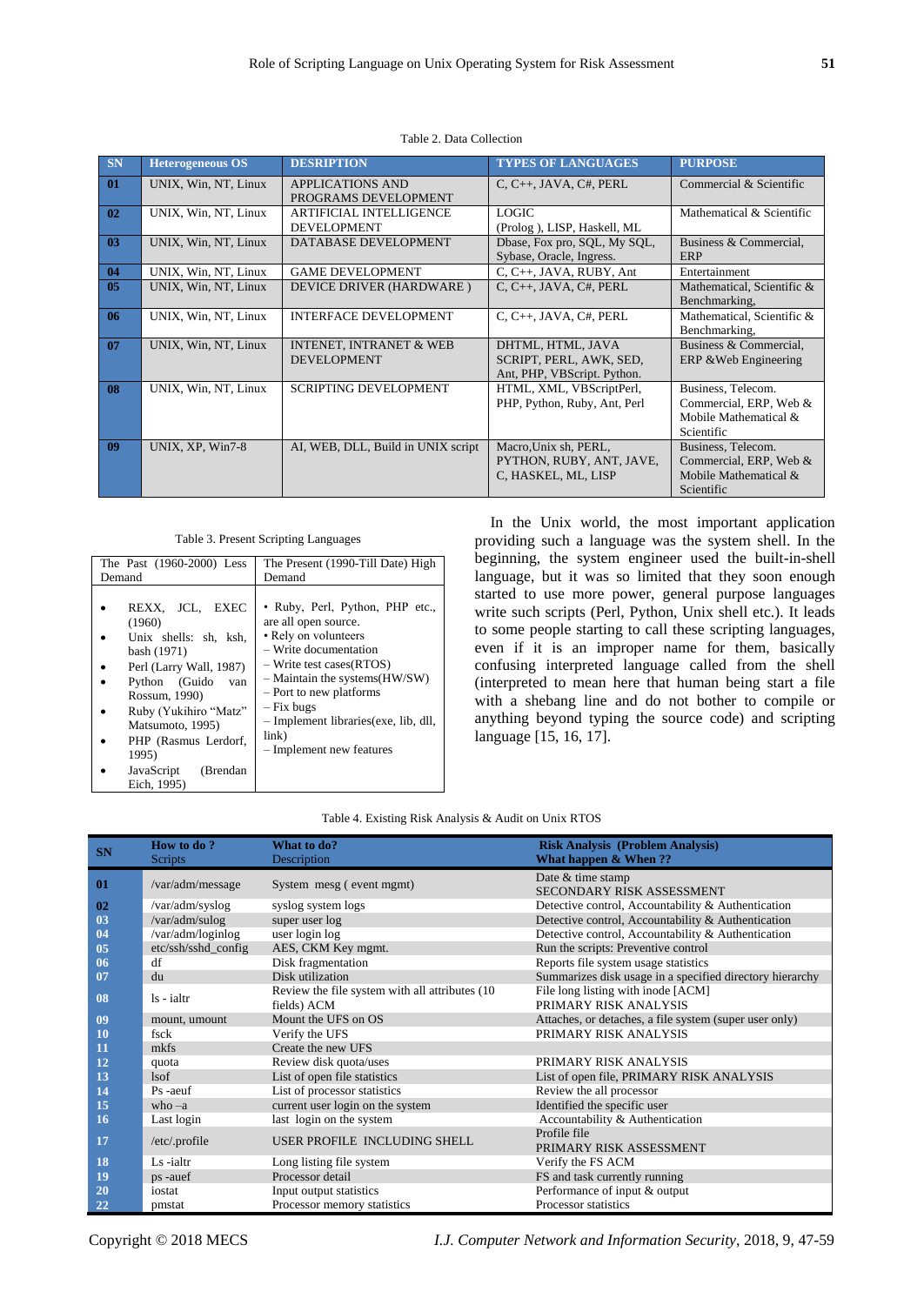## IV. PROBLEM STATEMENTS

- **❖** Skill manpower and programming cost have been always higher than HLP.
- $\triangle$  Automation, Integration & control of many more program & subprogram.
- $\triangleleft$  Integration, Security, Integrity, Scalability, Interoperability's & high availability are under top management decision.
- Modification, Updation & Change management are part of the security issue (Change Management: ITIL CMDB).
- $\triangle$  The scripting, codification, updation, modification, change when requirement changes as per past & present Risk Analysis of RTOS.
- Problem in change management & incident management.
- $\triangle$  Inconsistency in large based program.
- $\triangle$  Increasing the uncertainty, unsetup, unordered  $\&$ unsafe of HW-SW.

## V. RESEACRCH QUESTIONS: WHY WE NEED SPL?

- We have to optimize HW, SW, Network & Application
- To optimize manpower, cost, space & time
- To maximize the performance of CPU & Memory (Fine tuning, benchmarking).
- To make arrangement for automatic memory management(Automatic garbage collection: AGC)
- Day by day increasing our business (large volume of data, Information, data warehousing & data mining).
- Day by days increasing the millions of users (Web & Mobile computing).
- Increasing the uncertainty, unsetup, unordered, unsafe.
- Day by days increasing the hardware  $\&$  software capabilities (N-th bits processor & number of CPU, Memory).

## VI. OBJECTIVE

- Our proposed SPL Programming will be great helpful for (B2B, P2P, G2G,C2C) E-commerce, E-governess, science to science, product to product, business to business & society to society on anywhere & any time.
- Compatibility of past & present requirement of business continuity planning & disaster recovery planning ( BCP/DRP).
- High availability, reliabilities for internal & external system audit (CMDB & ITIL).
- Planning, organised, control, analysis & optimize the system balance among RTOS, Network, Application & Various types of devices, subsystems, resources & users need (High Fault tolerance).
- Improve the security, reliability, high availability, scalability & interoperability of the RTOS.
- Improve the analysis mechanism of Fine Tuning, Fault Tolerance, and Reliability & High Availability.
- Automation, control, integration of HW, SW application Packaging.

# VII. PROPOSED DYNAMIC SCRIPTING PROGRAMMING LANGUAGE ON RTOS

# *7.1. Define*

We have to define, design, develop and deployment (D^4) this proposes scripting programming languages for web based services and fix up the majors automated system configuration to maintain residual risk. Meanwhile, we have to maintain the system control & balanced by applying the automated method, model, mechanism  $(M^{\wedge}3)$  & tools at the operating system level to optimize the risk and maximize the decision management as per business requirement and availability of resource & technology. Our SPL should be designed in such way, that the file system, shell and kernel automatically protected, detected & corrected in around the clock for millions of users. The scope and features of the scripting programming languages are as follows Refers to Figure 2 ].

- $\triangleright$  Interpreted (no compilation)
- $\triangleright$  Dynamically
- $\triangleright$  High-level model of underlying machine
- $\triangleright$  Garbage collected
- $\triangleright$  Prevented, detected & corrected
- $\triangleright$  Organising, co-ordinating, controlling & analysis (integration)
- $\triangleright$  Don't have to declare variables
- $\triangleright$  Both Batch and Interactive use.
- $\triangleright$  Economy of Expression.
- $\triangleright$  Lack of declarations; simple scoping rules
- $\triangleright$  Flexible, dynamic typing.
- $\triangleright$  Easy access to other programs (openness).
- $\triangleright$  Sophisticated pattern matching.
- $\triangleright$  High-level data types.
- $\triangleright$  To support rapid development and interactive use, scripting languages require very little boilerplate codification.

We have to implement dynamic SPL to optimize the system attacks and down time by implementing script based system programming mechanism & automated CPU, Memory management, meanwhile improving the throughput of the UFS, Memory, Processor & Kernel system. Finally, we have to maximize the performance & minimize the cost of the operating system. Our objective is that fix-up the risk at the lowest level with minimal scripting cost and time.

*7.2. Design*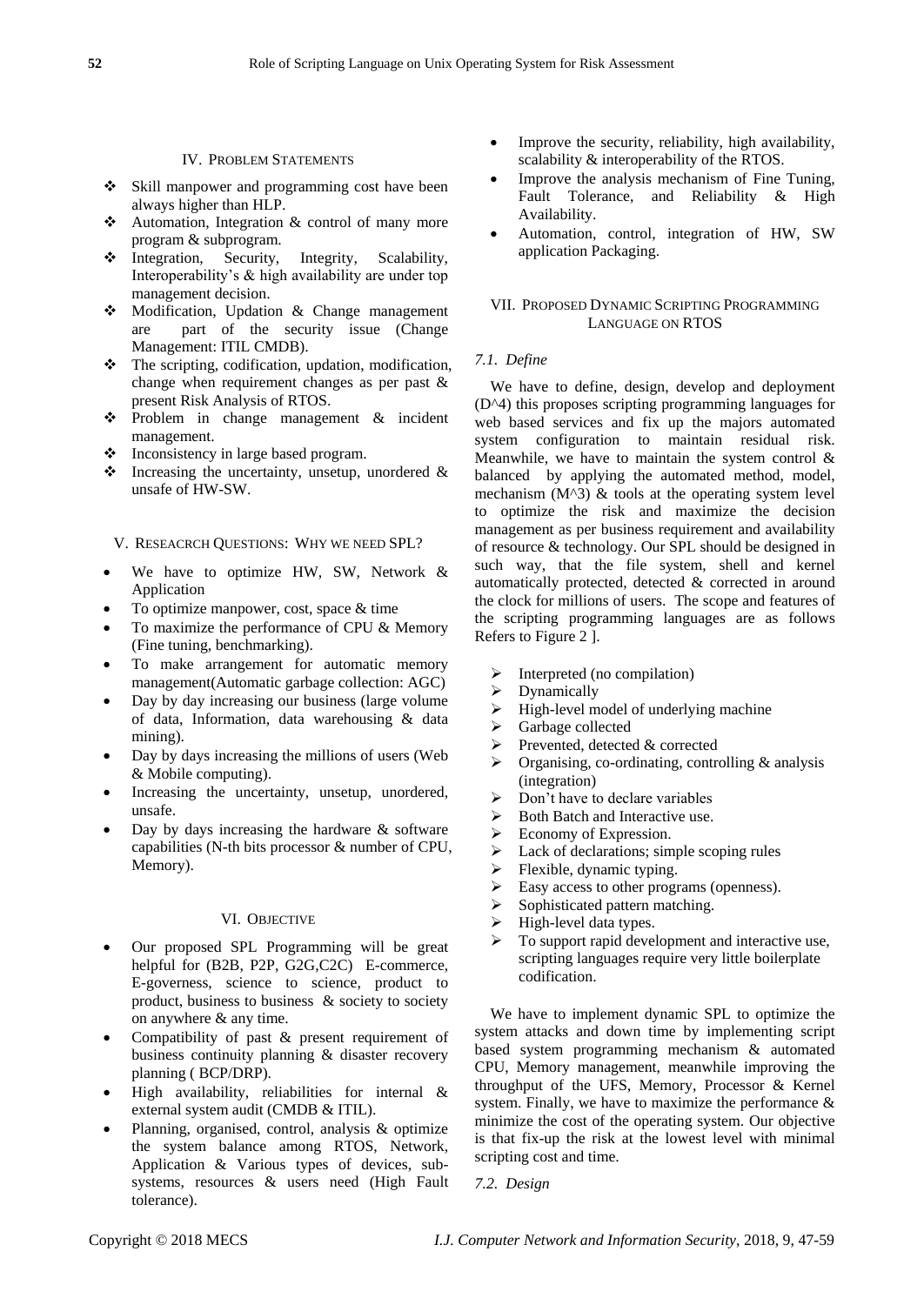Proposed Real Time Unix Machine Scalable Metrics The following dynamic, scalable matrix data is helping to our purpose for fine tuning, performance, benchmarking and throughput. We have to design the machine size specification, as per business requirement problem size). The machine size should be greater than the problem size. Meanwhile, we have to update these data dynamically as

per implementation of UNIX SHELL SCRIPTING as follows: We have to apply varity of scripting & programming on the following scecifications for betterment of our business & technology.

The following preservation metrics satisfying one program with varity of component or vice versa.

| B             | X              | $\mathbf X$  | $\mathbf X$ | $\mathbf X$ | $\mathbf X$ | $\mathbf X$ | $\mathbf X$ | <b>Business</b> | Unix sh    | HA         | <b>VLIW</b> | <b>MIMD</b> |
|---------------|----------------|--------------|-------------|-------------|-------------|-------------|-------------|-----------------|------------|------------|-------------|-------------|
| $\mathbf K$   | M              | M            | M           | M           | M           | M           | M           | Kernel          | M          | HA         | <b>VLIW</b> | <b>MIMD</b> |
| <b>SPL</b>    | Unix<br>sh     | Unix<br>sh   | Unix<br>sh  | Unix<br>sh  | Unix<br>sh  | Unix<br>sh  | Unix<br>Sh  | <b>SPL</b>      | Unix sh    | HA         | <b>VLIW</b> | <b>MIMD</b> |
| E             | 16             | 32           | 64          | 128         | 256         | 512         | $E=2^n$ n   | Encryption      | Unix sh    | <b>HA</b>  | <b>VLIW</b> | <b>MIMD</b> |
| <b>UFS</b>    | <b>UFS</b>     | <b>UFS</b>   | <b>UFS</b>  | <b>UFS</b>  | <b>UFS</b>  | <b>UFS</b>  | <b>UFS</b>  | <b>UFS</b>      | <b>UFS</b> | <b>UFS</b> | <b>UFS</b>  | <b>MIMD</b> |
| $\mathbf{P}$  | 64             | 128          | 256         | 512         | 1024        | 2048        | $P=2^n$     | Processor       | <b>UFS</b> | <b>UFS</b> | <b>UFS</b>  | <b>MIMD</b> |
| M             | $\overline{4}$ | 8            | 16          | 32          | 64          | 128         | $M=2^n$ n   | Memory(MB)      | Unix sh    | HA         | <b>VLIW</b> | <b>MIMD</b> |
| $\mathcal{C}$ | $\mathbf{L}$   | $\mathbf{L}$ | M           | H           | H           | H           |             | Control         | Unix sh    | HA         | <b>VLIW</b> | <b>MIMD</b> |

Table 5. Preservations Metrics

Note: Whereas X: Volume of the business( unknown), M: Kernel Value ( unknown ),VLIW: Very large instructions word, MIMD: Multiple Instruction on Multiple Data, HA: High Availability, C: Control, RM: Risk Mitigation. When control is high, then risk is law as per Fuzz's law applied in to benchmarking.

## *7.3. Development (Mechanism)*

Proposed Automation Scripting Language on Unix Machine

The scripting languages are subsets of sub program, commands, command variable & Unix buildin commands. We can package this sets of commands into the shell programming. This shell programming used in command mode of various shell like k Shell, Born Shell, Bash etc. as per availability of resources on the machine. These simulation of the integrated shell programming languages are developed as per business requirement of the large scale real time Unix operating system.

# Save the program program-name.sh (source code file) & make it as chmod +x Source code file name.

# Run the script # ./program-name.sh or # sh programname.sh

# Output will be display interactively one by one in batch mode as follows:

ACTION I Prevention & Correction (Action & Reaction Applied To the Newton's Third Law)

#### #ACTION I. PREVENTIVE ACCESS CONTROL MECHANISM (INPUT ) #!/bin/sh #menu.sh: Uses case to offer 8-item menu # echo " MENU- RISK ANALYSIS ON UNIX RTOS:UFS ACM Verification & Validation\n 1.List out Current UFS(Attributes)\n2.List out Open File system\n3.Long listing of UFS status 4.Modification of UFS-ACM(UGO)\n5.Process Status of USER \n6.USER status\n7.ID of user on the current system\n8.list of attributes of UFS(ACM)\n9. Quit to UNIX\nEnter your option:\c" read choice case "\$choice" in 1) ls -ailtr  $>$  fl :: 2)  $\text{lsof} > \text{lsof}$ ;; 3) ls -iltra > long ;; 4) chmod 111 menu\*.\* ;; [UFS ACM PDC] 5) ps -aef  $|$  grep pl > ps ;; 6) users > ulist ;; 7) who  $-b >$  lastboot :: 8) ls -iltra > ufslist :: 9) exit ;; \*) echo "Invalid option "# ;; not really required for the last option esac

Prevention & Correction Action plan for IOT ( Access control Mechanism )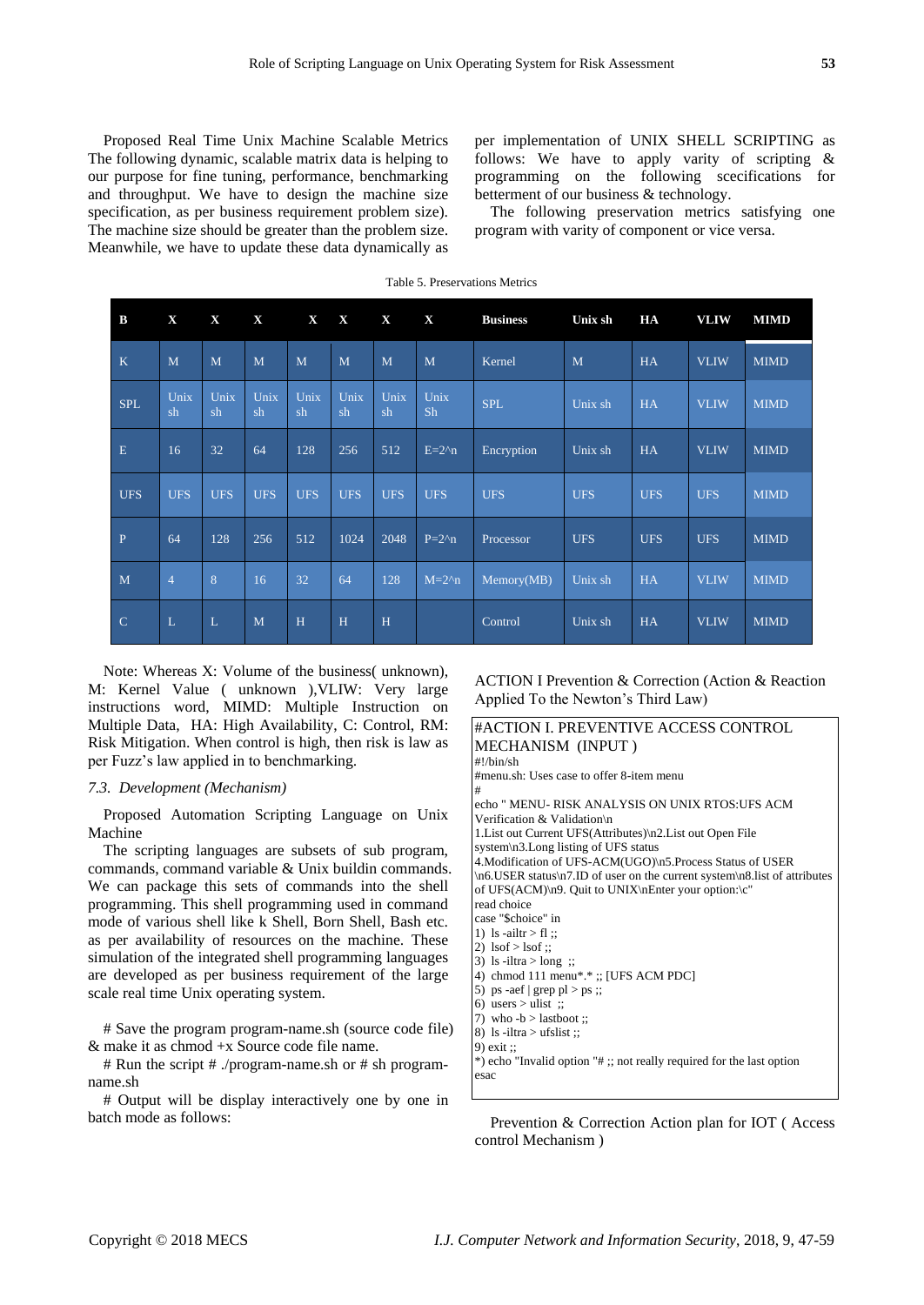| echo '#!/bin/bash' > unix-script.sh           |
|-----------------------------------------------|
| \$ echo lecho Hello Script' >> unix-script.sh |
| \$ chmod 777 unix-script.sh                   |
| \$ chmod 711 unix-script.sh                   |
| \$ chmod 555 unix-script.sh                   |
| \$ chmod 511 unix-script.sh                   |
| \$ chmod 111 unix-script.sh                   |
| \$ chmod 000 unix-script.sh                   |
| \$ ./unix-script.sh                           |
| Hello Script                                  |
| S                                             |
| To make it execuatable file as follow:        |
| \$ chmod a+rx unix-script.sh                  |
| This script apply to the Table 4 $\&$ 5.      |
|                                               |

Detection and Analysis of current Access control mechanism

# **# ls –iltra Long listing of UFS**

**Table 6. # ls –iltra | grep "pl" | sort +4n | more (Long listing of UFS)**

| ACM | Inode Subject Link U G Date Stamp             | <b>Risk</b> |  |  |  |  |  |  |
|-----|-----------------------------------------------|-------------|--|--|--|--|--|--|
|     | UFS(Object)                                   |             |  |  |  |  |  |  |
| 777 | 134208 - rwxrwxrwx 1 pl pl 727 2014-11-08     | H           |  |  |  |  |  |  |
|     | 16:02 menu1.sh                                |             |  |  |  |  |  |  |
|     | 141049 - rwxrwxrwx 1 pl pl 461 2014-11-08     |             |  |  |  |  |  |  |
|     | $16:17$ menu4.sh                              |             |  |  |  |  |  |  |
|     | 141050 - rwxr-xr-x 1 pl pl 547 2014-11-08     |             |  |  |  |  |  |  |
|     | $16:37$ menu5.sh                              |             |  |  |  |  |  |  |
|     | 140886 - rwxrwxrwx 1 pl pl 505 2014-11-09     |             |  |  |  |  |  |  |
|     | 16:52 menu                                    |             |  |  |  |  |  |  |
| 701 | 123901 - rwx - - - - x 1 pl pl 727 2014-11-08 | M           |  |  |  |  |  |  |
|     | 16:02 menu1.sh                                |             |  |  |  |  |  |  |
|     | 765234 - rwx - - - - x 1 pl pl 461 2014-11-08 |             |  |  |  |  |  |  |
|     | 16:17 menu4.sh                                |             |  |  |  |  |  |  |
|     | 875431-rwx-----x 1 pl pl 547 2014-11-08       |             |  |  |  |  |  |  |
|     | 16:37 menu5.sh                                |             |  |  |  |  |  |  |
|     | 213456-rwx----- x 1 pl pl 505 2014-11-09      |             |  |  |  |  |  |  |
|     | 16:52 menu.sh                                 |             |  |  |  |  |  |  |
| 777 | 213456-rwxrwxrwx 1 pl pl 727 2014-11-08       | H           |  |  |  |  |  |  |
|     | 16:02 menu1.sh                                |             |  |  |  |  |  |  |
|     | 654123 - rwxrwxrwx 1 pl pl 461 2014-11-08     |             |  |  |  |  |  |  |
|     | $16:17$ menu4.sh                              |             |  |  |  |  |  |  |
|     | 908761 - rwxrwxrwx 1 pl pl 547 2014-11-08     |             |  |  |  |  |  |  |
|     | 16:37 menu5.sh                                |             |  |  |  |  |  |  |
|     | 123456 - rwxrwxrwx 1 pl pl 505 2014-11-09     |             |  |  |  |  |  |  |
|     | 16:52 menu.sh                                 |             |  |  |  |  |  |  |
| 555 | 213456 - r-xr-xr-x 1 pl pl 727 2014-11-08     | M           |  |  |  |  |  |  |
|     | 16:02 menu1.sh                                |             |  |  |  |  |  |  |
|     | 213452 - r-xr-xr-x 1 pl pl 461 2014-11-08     |             |  |  |  |  |  |  |
|     | 16:17 menu4.sh                                |             |  |  |  |  |  |  |
|     | 456123 - r-xr-xr-x 1 pl pl 547 2014-11-08     |             |  |  |  |  |  |  |
|     | $16:37$ menu5.sh                              |             |  |  |  |  |  |  |
|     | 234561 - r-xr-xr-x 1 pl pl 505 2014-11-09     |             |  |  |  |  |  |  |
|     | 16:52 menu.sh                                 |             |  |  |  |  |  |  |

Action on Access control Mechanism #chmod 111 menu\*.\* **>>** output file (INPUT )

| menu1.sh<br>Risk<br>$-x-x-x$ 1 pl pl 461 2014-11-08 16:17<br>menu4.sh |  |
|-----------------------------------------------------------------------|--|
|                                                                       |  |
|                                                                       |  |
|                                                                       |  |
| $-x-x-x$ 1 pl pl 547 2014-11-08 16:37                                 |  |
| menu5.sh                                                              |  |
| $-x-x-x$ -x-x 1 pl pl 505 2014-11-09 16:52 menu.s                     |  |
| $------ 1$ pl pl 727 2014-11-08 16:02 menu1.sh<br>000<br>Access       |  |
| ---------- 1 pl pl 461 2014-11-08 16:17 menu4.sh<br>Deny              |  |
| ---------- 1 pl pl 547 2014-11-08 16:37 menu5.sh                      |  |
| ---------- 1 pl pl 505 2014-11-09 16:52 menu.sh                       |  |

#ls –iltra >> output file (Review & Analysis of the Action & Reaction) (INPUT**)**

|                     | INODE UFS-ACM linkUSR GRP DT & Time                               |               |  |  | <b>UFS</b> |  |
|---------------------|-------------------------------------------------------------------|---------------|--|--|------------|--|
|                     | 141044 -rwxrwxrwx 1 pl pl 260 2014-11-08 15:19 CPU.sh             |               |  |  |            |  |
|                     | 141049 -r--r--r-- 1 pl pl 461 2014-11-08 16:17 menu4.sh           |               |  |  |            |  |
|                     | 141050 - r-- r-- r-- 1 pl pl 547 2014-11-08 16:37 menu5.sh        |               |  |  |            |  |
|                     | 141052 - rwxrwxrwx 1 pl pl 750 2014-11-09 08:12 authentication.sh |               |  |  |            |  |
|                     | 140886 -r--r--r-- 1 pl pl 505 2014-11-09 16:52 menu.sh            |               |  |  |            |  |
|                     | 141063 - rwxrwxrwx 1 pl pl 839 2014-11-10 19:48 perftest.sh       |               |  |  |            |  |
|                     | 141051 - rwxrwxrwx 1 pl pl 830 2014-11-10 19:56 performance.sh    |               |  |  |            |  |
|                     | 141060 -rwxrwxrwx 1 pl pl 215 2014-11-11 07:38 CPU1.sh            |               |  |  |            |  |
|                     |                                                                   | <b>OUTPUT</b> |  |  |            |  |
|                     | 271323 drwxrwxrwx 3 pl pl 4096 2014-11-11 12:26 kamal             |               |  |  |            |  |
|                     | 141142 - rwxrwxrwx 1 pl pl 775 2014-11-27 10:04 ACM-              |               |  |  |            |  |
| <b>SCRIPT271114</b> |                                                                   |               |  |  |            |  |
|                     | 271331 - rwxrwxrwx 1 pl pl 15533 2014-12-03 12:26 test3           |               |  |  |            |  |
|                     | 399032 drwxrwxrwx 3 pl pl 4096 2014-12-04 19:59 Program           |               |  |  |            |  |
|                     | 134208 -r--r--r-- 1 pl pl 725 2014-12-15 12:04 menu1.sh           |               |  |  |            |  |
|                     | 271321 - rwxrwxrwx 1 pl pl 775 2014-12-15 12:21 ACM.sh            |               |  |  |            |  |
|                     | 269357 - rwxrwxrwx 1 pl pl 766 2014-12-15 12:29 ACM               |               |  |  |            |  |
|                     | 271396 -rw-r--r-- 1 pl pl 1246 2014-12-15 21:36 long              |               |  |  |            |  |
|                     | 271354 drwxr-xr-x 2 pl pl 4096 2014-12-16 10:19 IJRCTS            |               |  |  |            |  |
|                     | 141036 drwxr-xr-x 33 pl pl 4096 2014-12-16 11:22                  |               |  |  |            |  |
|                     | 271399 -rw-r--r-- 1 pl pl 0 2014-12-16 11:23 ufslist              |               |  |  |            |  |
|                     | 269614 drwxr-xr-x 5 pl pl 4096 2014-12-16 11:23.                  |               |  |  |            |  |

#### ACTION II. Prevention & Correction (INPUT )

```
# ACTION 2 RISK ASSESSMENT ON UNIX RTOS: 
Authentication Verification of USR & Mechine.
#!/bin/sh
#menu.sh: Uses case to offer 8-item menu
#
echo " MENU- RISK ASSESSMENT ON UNIX RTOS: 
Authentication Verification\n
1. Listout Current USERS(who) \n2. List out last 
users(last)\n3. USERS Status(users)
4. List of open file(lsof) of the RTOS \n5. 
Process Status of USER(ps -auef|grep pl) \n6.
Process Status of RTS(ps -aufe)\n7. ID\n8. list 
of attributes in UFS(ACM)\n9. Quit to 
UNIX\nEnter your option: \c"
read choice
case "$choice" in
1) who -Hart | more ;;
 2) last | more ;;
      3) users ;;
 4) lsof |more ;;
5) ps -aef | grep pl | more ;;
     6) ps -aufe \frac{1}{2};
         id ;;
     \begin{array}{c} \text{?} \\ \text{8)} \\ \text{1s -iltra} \\ \text{more ;;} \end{array} 9) exit ;;
*) echo "Invalid option " # ;; not
really required for the last option
esac
```
## REACTION

```
#Who –Hart >> output file ( Authorize user on the system ) (INPUT )
pl@pl-HP-15-Notebook-PC:~$ who –Hart ( Users Authentication )
```

|              |               |                              | $\mathcal{L}$ and $\mathcal{L}$ is a consequent to $\mathcal{L}$ which interference and $\mathcal{L}$ |  |
|--------------|---------------|------------------------------|-------------------------------------------------------------------------------------------------------|--|
|              |               | NAME LINE TIME               | IDLE PID COMMENT                                                                                      |  |
| <b>EXIT</b>  |               |                              |                                                                                                       |  |
|              |               | system boot 2014-11-21 06:50 |                                                                                                       |  |
|              |               | run-level 2 2014-11-21 06:50 |                                                                                                       |  |
| <b>LOGIN</b> |               | tty4 $2014 - 11 - 2106:50$   | $834$ id=4                                                                                            |  |
|              | <b>OUTPUT</b> |                              |                                                                                                       |  |
| <b>LOGIN</b> | tty5          | 2014-11-21 06:50             | $839 \text{ id} = 5$                                                                                  |  |
| <b>LOGIN</b> |               | tty2 $2014-11-2106:50$       | $850 \text{ id} = 2$                                                                                  |  |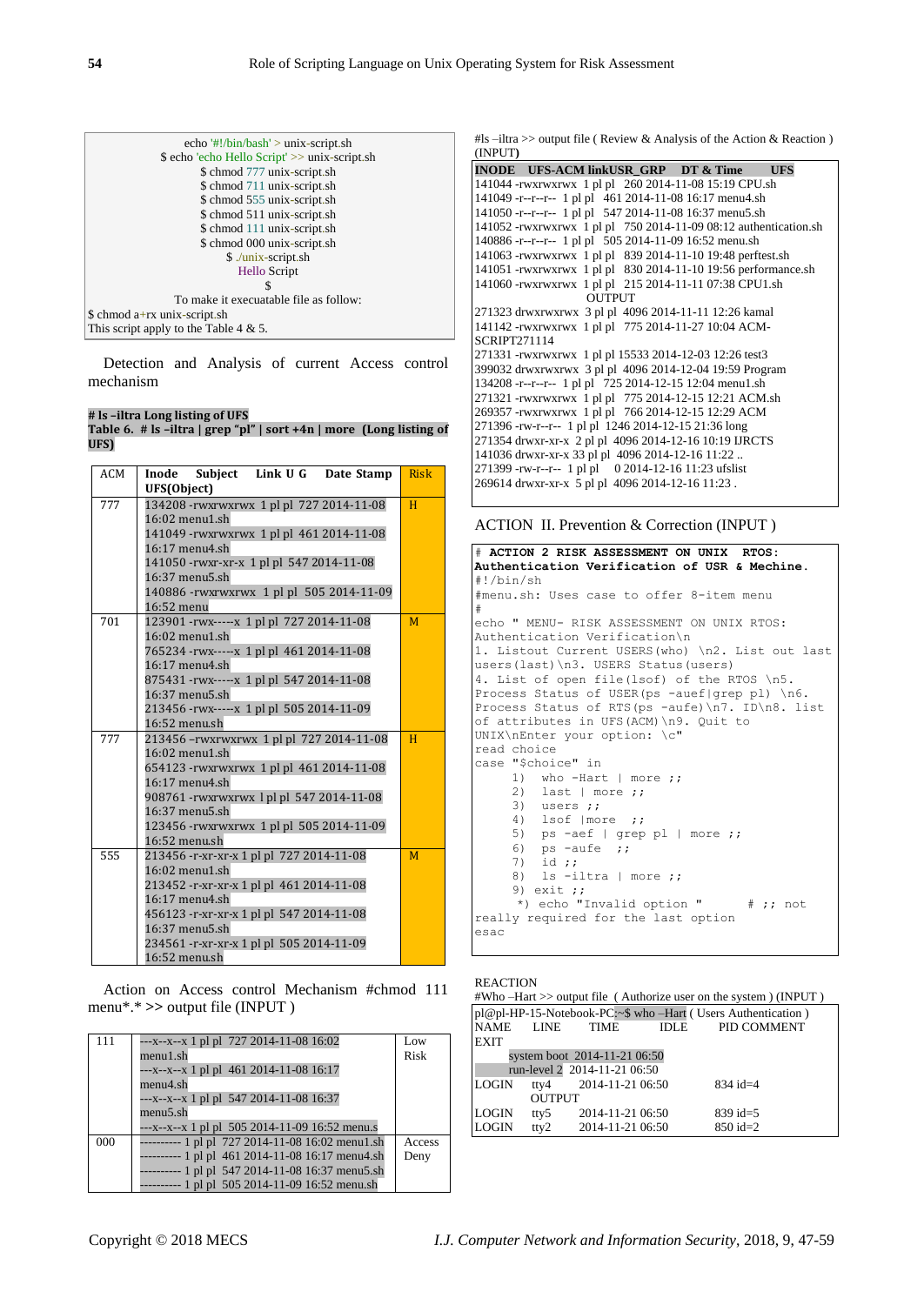|         |                  |      | $\#$ last $\gg$ output file (last users on the system) (INPUT) |
|---------|------------------|------|----------------------------------------------------------------|
| pl      | pts/0            |      | $:0.0$ Tue Dec 16 11:22 still logged in                        |
| pl      | tty7             | :0   | Tue Dec 16 11:22 still logged in                               |
|         |                  |      | reboot system boot 2.6.35-22-generi Tue Dec 16 11:22 - 11:26   |
| (00:03) |                  |      |                                                                |
| pl      | pts/0            | :0.0 | Tue Dec 16 10:14 - 10:20 (00:05)                               |
|         |                  |      |                                                                |
| pl      | tty7             |      | $10$ Tue Dec 16 10:14 - down (00:05)                           |
|         |                  |      | reboot system boot 2.6.35-22-generi Tue Dec 16 10:14 - 10:20   |
|         | (00:05) OUTPUT   |      |                                                                |
| pl      | pts/0 $:0.0$     |      | Mon Dec $15\ 21:19 - 21:39\ (00:20)$                           |
| pl      | pts/0 $:0.0$     |      | Mon Dec 15 20:43 - 21:09 (00:26)                               |
| pl      | $\text{ttv7}$ :0 |      | Mon Dec $15\,20:41$ - down $(00:58)$                           |
|         |                  |      | reboot system boot 2.6.35-22-generi Mon Dec 15 20:41 - 21:39   |
| (00:58) |                  |      |                                                                |
| pl      | tty7             | :0   | Mon Dec 15 17:32 - down (00:00)                                |

# ACTION III. Prevention & Correction

# ACTION 3 RTOS Performance & Fault Analysis (INPUT ) #!/bin/sh #menu.sh: Uses case to offer 8-item menu # echo " MENU- RISK ASSESSMENT ON REAL TIME UNIX OPERATING SYSTEMS: PERFORMANCE, BENCHMARKING & FAULT TOLERANCE VERIFICATION-ANALYSIS\n 1. Listout CPU Status \n2. listout Memory status\n3. Free Memory(free) 4. Uptimes of the RTOS \n5. Load Factor of UNIX RTS \n6. Process Status of RTS\n7. Process Tree\n8. Inter Process Comm\n9. Disp Log Msg of Components\n10. Quit to UNIX\nEnter your option: \c" read choice case "\$choice" in 1)  $\text{top} > \text{toptxt}$ : 2) vmstat -a  $>$  vmtxt :: 3) free -mt > freetxt ;; 4) uptime > uptimetxt ;; 5)  $w > wtxt$ :: 6) ps -aufe > pstxt ;; 7) pstree | more > pstreetxt ;; 8) ipcs > ipcstxt ;; 9) dmesg  $>$  dmlog;; 10) exit ;;<br>\*) echo "Invalid option "  $#$ ;; not really required for the last option

**REACTION** 

esac

| $\#$ uptime (Uptime & Response Time of the system) (INPUT)<br>11:28:01 up 5 min, 2 users, load average: 0.16, 0.27, 0.16 |                 |      |  |                        |                |        |        |
|--------------------------------------------------------------------------------------------------------------------------|-----------------|------|--|------------------------|----------------|--------|--------|
| $#free - m$                                                                                                              | total           | used |  | free shared buffers    |                | cached |        |
| Mem:                                                                                                                     |                 |      |  | 3996044 325952 3670092 | $\overline{0}$ | 38636  | 123156 |
| output                                                                                                                   |                 |      |  |                        |                |        |        |
| $-/-$ buffers/cache: 164160 3831884                                                                                      |                 |      |  |                        |                |        |        |
|                                                                                                                          | Swap: 1084412 0 |      |  | 1084412                |                |        |        |

#vmstat ( Virtual memory ) (INPUT ) procs -----------memory---------- ---swap-- -----io---- -system-- ----cpu--- r b w swpd free buff cache si so bi bo in cs us sy id wa 0 0 0 0 3670176 38644 123172 0 0 248 9 112 210 3 1 94 2 output

ipcs Inter process communication system  $\#$ ings (INDUT )

|               | HIPCS (INPU1)                             |     |          |      |
|---------------|-------------------------------------------|-----|----------|------|
|               | ------ Shared Memory Segments --------    |     |          |      |
|               | key shmid owner perms bytes nattch status |     |          |      |
|               | 0x00000000 0 pl                           | 600 | 393216 2 | dest |
|               | 0x00000000 32769 pl 600 393216 2          |     |          | dest |
| <b>OUTPUT</b> |                                           |     |          |      |

| 0x00000000 65538                                                                          | pl | 600   | 393216     | $\mathcal{D}_{\mathcal{L}}$ | dest     |
|-------------------------------------------------------------------------------------------|----|-------|------------|-----------------------------|----------|
| 0x00000000 98307                                                                          | pl | 600   | 393216     | 2                           | dest     |
| 0x00000000 131076                                                                         | pl | 600   | 393216     | 2                           | dest     |
|                                                                                           |    |       |            |                             |          |
| semid<br>owner                                                                            |    | perms | nsems      |                             |          |
| ------ Semaphore Arrays --------<br>kev<br>------ Message Queues --------<br>msqid<br>key |    |       | used-bytes |                             | messages |

top & uptime scripts display the Unix server activities report #top >> output file ( INPUT ) top (CUP Utilization, no of users, processes activities 07:12:33 up 22 min, 2 users, load average: 0.36, 0.40, 0.27 Mem: 3996044k total, 363144k used, 3632900k free, 38668k buffers<br>Swap: 1084412k total, 0k used, 1084412k free, 153244k cached OUTPUT PID USER PR NI VIRT RES SHR S %CPU %MEM TIME+ COMMAND OUTPUT **COMMAND** 1540 pl 20 0 91516 13m 10m S 2 0.3 0:10.29 gnometerminal 1070 root 20 0 108m 28m 8116 S 2 0.7 0:19.90 Xorg 1586 pl 20 0 2624 1116 840 R 1 0.0 0:00.71 top

#ps –uef| grep top >> output file( INPUT ) Warning: bad ps syntax, perhaps a bogus '-'? See http://procps.sf.net/faq.html USER PID %CPU %MEM VSZ RSS TTY STAT START TIME COMMAND<br>pl 1544 00 00 pl 1544 0.0 0.0 6620 3276 pts/0 Ss 06:53 0:00 bash PATH=/usr/ pl 1619 0.0 0.0 4560 996 pts/0 R+ 07:17 0:00 \\_ ps -uef **ORB** 

Others Sceripts  $#Ls$  –iltra (Long listing file systems along with inode ordinary & directory UFS ) #who –b system boot 2014-12-16 11:22 Last boot of the Unix Machine

We have to test these scripts on a Unix machine on command mode on heterogeneous hardware & software for fine tuning & benchmarking purpose to evaluate the operating system performance (Processor, memory, space & time complexity). Accordingly the test result, we can able to validate the operating system components as described in below. (Refers to Table. 4-5)

## *7.4. Deployment (Implementation)*

Theoretical practice on fine tuning, performance analysis & benchmarking

We have to explore new invitations to compare various types of real time UNIX operating system parameters like processor, memory, file system, kernel on identical scripting language or virtual programming of Java or C++ verification & validation of standard application product like B2B, B2C, M2M, & P2P. The relative performance of the systems on identical tasks is more important to us than the absolute best performance that could be achieved for any individual system through system specific fine tuning and performance analysis. For comparison purpose ,we have only one or more source code available for testing of Processor, Memory & Kernel parameters,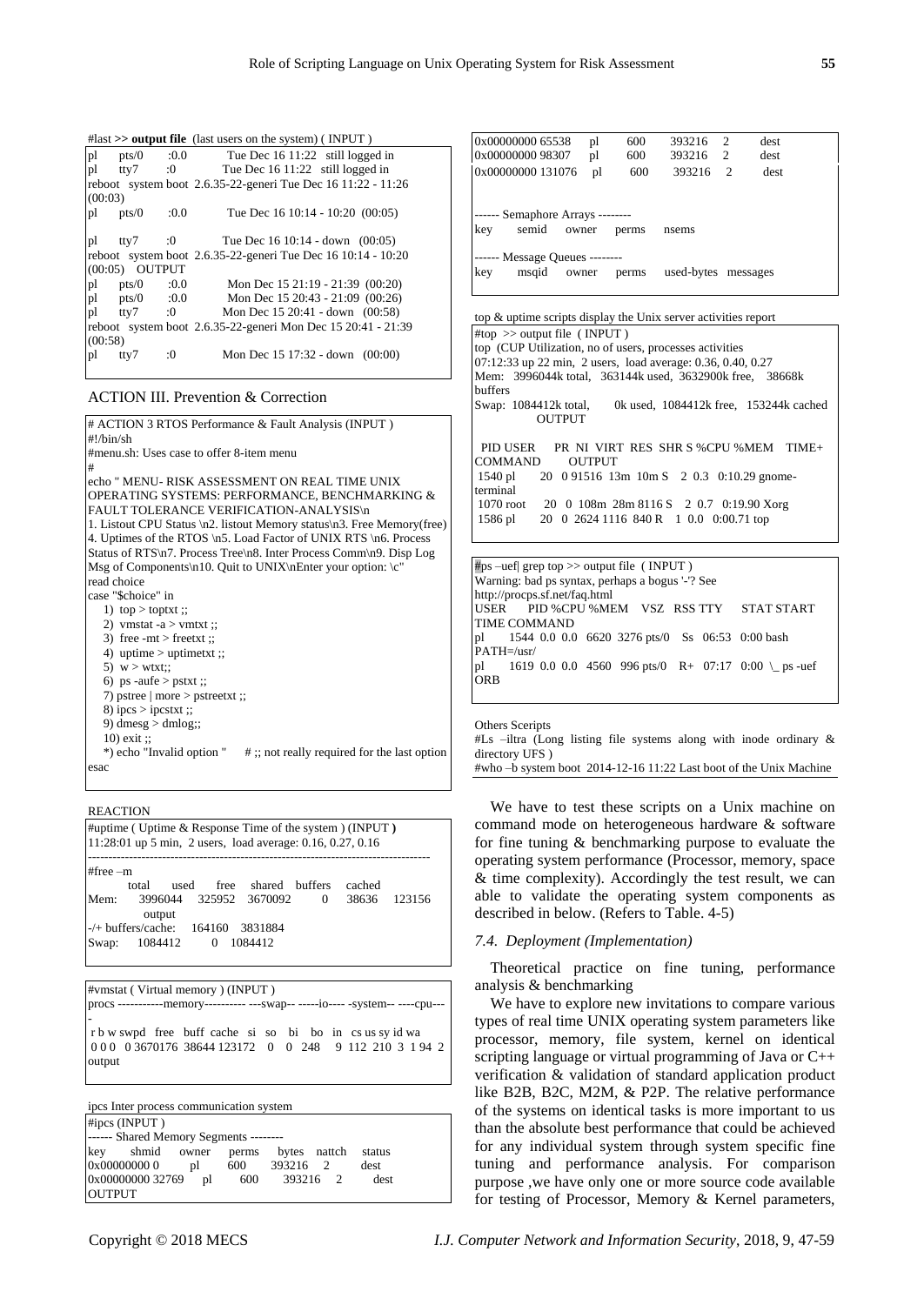our benchmarking methodology is the black box approach available in sequential  $\&$  as well as a randomize way to determine our objective. We are usually attempting to explain curious & interesting results through continuous testing and benchmarking rather than detections of Memory (space), CPU & Kernel, time code etc.

# *7.4.1. Practical Approach for Risk*

We have to verify, audit & analysis the real time operating system integrity, high availability, reliability, scalability of scripting programming languages on heterogeneous operating system platforms and we have to study the behaviours of the subsystem of the operating system like: Shell, File, Kernel, Processor, Memory & Encryption key as per business requirement & availability of technology. We can apply some review method for an internal UNIX operating system for our benchmarking purpose to mitigate the risk factor. This benchmarking method can be applied in traditional as well as Web based application which is going to be facilitated to the performance analysis, benchmarking, fault tolerance and risk management over a complex real time operating system.

*7.4.2. Experimental Practices of Benchmarking:*

# *Under SUN SOLARS UNIX*

| SN             | <b>ACTION PLAN</b><br>(SUBJECT-<br><b>INPUT)</b> | <b>DESCRIPTIONS</b>                                                  | <b>RISK ANALYSIS</b><br>(OBJECT-OUTPUT)                                                                                                                                                                                               |
|----------------|--------------------------------------------------|----------------------------------------------------------------------|---------------------------------------------------------------------------------------------------------------------------------------------------------------------------------------------------------------------------------------|
| $\boxed{01}$   | Iostat (free)                                    | Input /output<br>statistics                                          | CPU & Device Utilization, HA availability, Reliability & integrity of Processor.<br>PRIMARY RISK ASSESSMENT                                                                                                                           |
| 02             | Pmstat                                           | Processors<br>statistics                                             | Global Statistics among all the processors & users: PRIMARY RISK ASSESSMENT                                                                                                                                                           |
|                | Vmstat                                           | virtual memory<br>statistics<br><b>IMEMORY</b><br><b>ACTIVITIES1</b> | Statistics of all the processor runable, block, swap, free buffer, input/output block devices,<br>CPU detail, system, user, idle, waiting stage. HA availability, Reliability $\&$ integrity of<br>Memory.<br>PRIMARY RISK ASSESSMENT |
|                | Sar, w, uptime,<br>top                           | system activities                                                    | Activities report on:no of users in last 5-10-15 minutes of OS detail. PRIMARY RISK<br><b>ASSESSMENT</b>                                                                                                                              |
| 0 <sub>5</sub> | $ps -ef$   grep top                              | <b>ACTIVITIES OF</b><br><b>PROCESSOR</b>                             | The suspious processor or orphan/dead one. [space $&$ time complexity issue]<br><b>SECONDARY RISK ASSESSMENT</b>                                                                                                                      |
| $\sqrt{06}$    | lsof 1 more                                      | <b>FILE SYSTEM</b><br><b>ACTIVITIES</b>                              | list of open files system which is very high risk. SECONDARY RISK ASSESSMENT                                                                                                                                                          |
| 07             | /etc/system                                      | <b>KERNEL</b><br><b>SYSTEM</b><br><b>ACTIVITIES</b>                  | Can be update the kernel<br>PRIMARY RISK ASSESSMENT                                                                                                                                                                                   |
|                | Ls-alitr                                         | Veify UFS ACM                                                        | Read, Write, Execute ACM                                                                                                                                                                                                              |

| Table 6. Brief Summary of Verification & Analysis |  |
|---------------------------------------------------|--|
|---------------------------------------------------|--|

## *7.4.3. Result Analysis (Event Management)*

The subjects and objects can able to mapping, integrate, communicate, synchronize and optimize through real time operating system. This SPL tool, script, commands, programming utilities and application will be more measurable, accountable, actionable for fine tuning, performance, fault tolerance, throughput, benchmarking and risk assessment of any application over a real time unix platform (HPUX, SUN SOLARIS, AIX, LINUX).

We have to further analysis  $\&$  investigate the problem size and the machine size based on the proposed prevention matrix table (Refer Table. 3, 4, 5  $\&$  6), then we can decide the programming and application ( PHP, PERL, RUBY, ANT, JAVA/C++), that can be run on the heterogeneous RTOS UNIX based operating system in a background process. We have to further analysis to detect our problem (dmesg & /var/adm/message ) the logs of scripting program application issue as well as space utilization, performance of RAM & Cache etc. ( space & time complexity). Meanwhile, we can use the various

system commands and scripts for further review and analysis of the many more UNIX based real time operating system. There are some practical approach is highlighted as follows.

- $\div$  How is behaving the real time UNIX server along with its sub components, when we are running on the same scripting on different processor, memory & encryption key on the same programming & application or reverse way?
- The uptime, vmstat, top, free, iostat, vmstat and pmstat commands will be given the full detail output statistics of users, file system, processor and memory on real time operating system. The primary defect & risk can be analysis of right time and right way on any real time Unix machine.
- How far are the real time operating system components (hardware, software, application, network bandwidth & related sub devices) maintaining the risk (High, Medium & Low) for real time system? The who, user, login, netstat-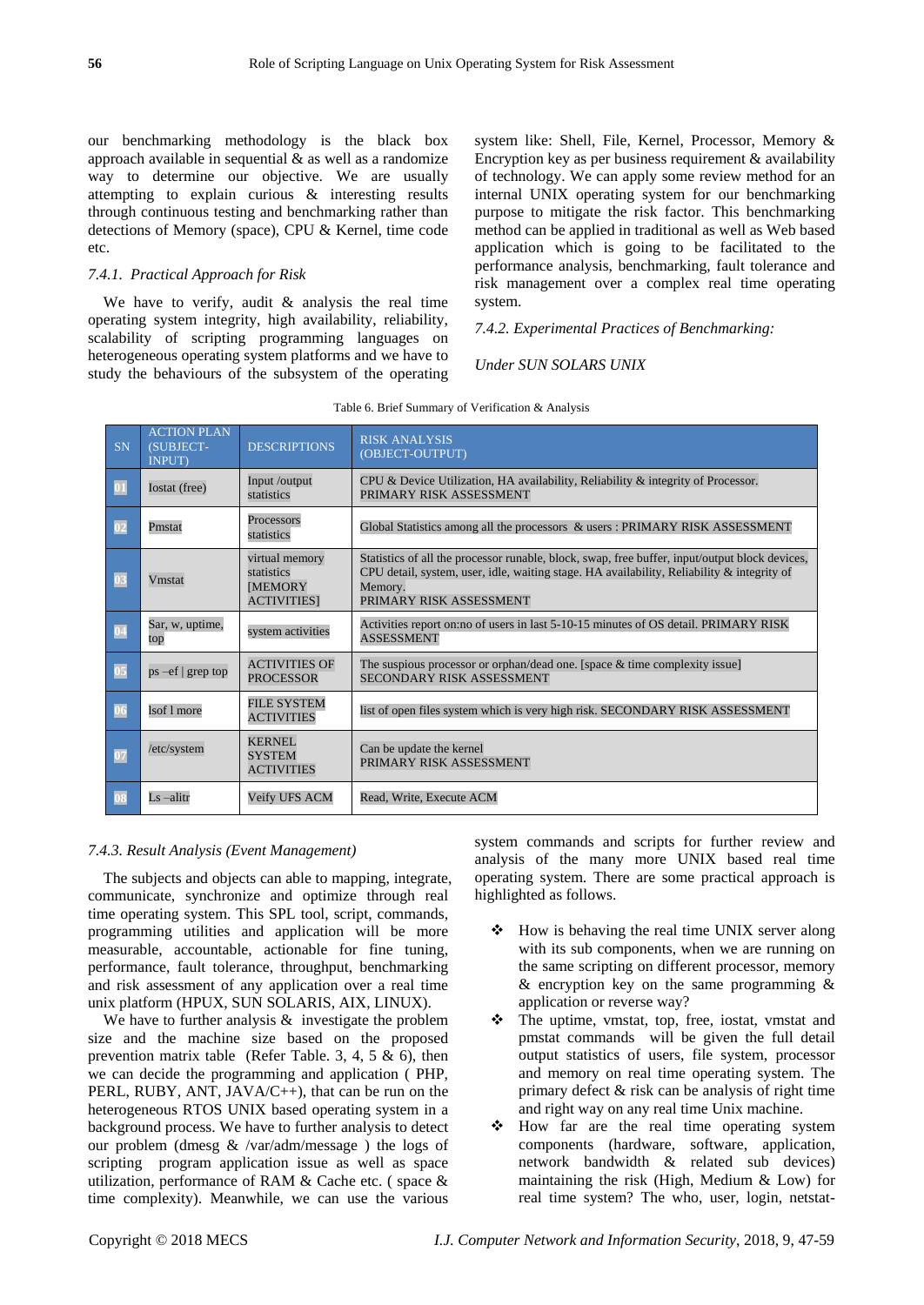ntpul scripts will be given the output statistics of network (TCP/UDP) bandwidth and related components on any platform. The primary problem, defect, error, fault & risk can be analytically on everywhere and every time in around the clock (24 x 7).

- \* The top management can able to adopt DSS on IT infrastructure, which is best script will be a suite for our recent business & technology like pervasive and anti-fragile technology for web and mobile application.
- The dmesg  $\&$  /var/adm/message scripts will be given the output statistics of hardware and software problem of real time event management system including date and time stamp on real time unix machine.
- $\div$  How is the system behaving, when millions of users accessing the same piece of data & information in around the clock ( high availability, scalability and reliability of scripting commands).
- We can only analysis & review practically based on theoretical idea. But, we have to review and justify the system behaviour of space & time complexity based on machine size and problem sizes( Refer Table 4 & ).
- $\triangle$  On behalf of the /etc/system script, we can update and improve the kernel capability as per business requirement and that can be helped with our machine size and problem sizes analysis (Refer Table 3, 4 & 5).
- In this way, we can improve the performance, benchmarking, fault tolerance and risk assessment at a time to utilizing the best scripting programming language, which is help to our resources, business, technology and society in around the globe.

## *7.4.4. Why we need Fine Tuning & Benchmarking?*

We have to make arrangement the specific fine tuning, performance analysis & fault tolerance, which is satisfying to our present as well as future BCP & DRP. The top management desired to keep the uptime machine for high availability, reliability  $\&$  scalability for all the time and every time.

## VIII. ADVANTAGE

- Optimizing the programming codification & complexity.
- Improve the certainty, unification, simplification, normalization & ordered.
- Optimizing the hardware, Network, software, application resources as per business requirement.
- Optimizing the Application, USERS, CPU, Memory (SPACE), Cost & Time.
- Highly secure, readable, writable, reliable, scalable and high availability.
- Codification is faster, easier & scalable.

 Best practice of ROI, TCO, ROA, TQM for BCP/DRP & support to top management for dynamic DSS.

# IX. BENEFITS FOR UNIX SYSTEM PROGRAMMER

The Unix system programming definitely improved the high availability, scalability, security and portability of hardware, software, application and network.

The faster development through the increased number of standard interfaces with other programming languages as per ISO CMM standard.

Many more innovations are possible due to the optimized the cost & time for porting applications on heterogeneous platform.

## X. CONCLUSION

The risk analysis and optimization are the two parts of the same coin. The risk analysis, investigation and optimization are great protections on hardware, software, operating system and programming languages, when applications have been written and are working efficiently &correctly. The best design decisions and best practices in scripting application design and implementation provide a sort of pre-optimization by eliminating many of the source coding issues that might have required optimization. We can minimize the CPU  $\&$ Memory (space-time) load to achieve the minimum cost and time to run our business in the right way and right time in around the globe.

Nowadays, increasingly sophisticated deployments introduce additional complexity tools in the system, on complex infrastructure and application interaction. The real time operating system and hardware selection are the best practices for fine tuning, performance analysis, benchmarking & monitoring can help to maximize application performance today and high availability, reliability, scalability, extenbility for tomorrow.

The RTOS like UNIX systems have always pioneered the high-performance networking, distributed applications and distributed storage managements that are the underlying of robust, high-performance N-tier web and mobile applications. However, the optimizations within N-tier applications themselves can make substantial contributions to the performance of those (PERL, JAVA, PHP, RUBY C++) applications in addition to making them easier to understand, more maintainable and more available, scalable & reliable for internet programming (IOT).

This analysis and optimization approach helps to the any organization the complete more effectively in local, national and international markets at any time and any place around the clock as follows:

Minimizing costs, risk and maximize profits, DSS, ROA, ROI, TQM & TCO.

The top management can find the solution of maximizing the utilization of Man, Machine, Material, Market, Money & Method (M^5) to solving multiple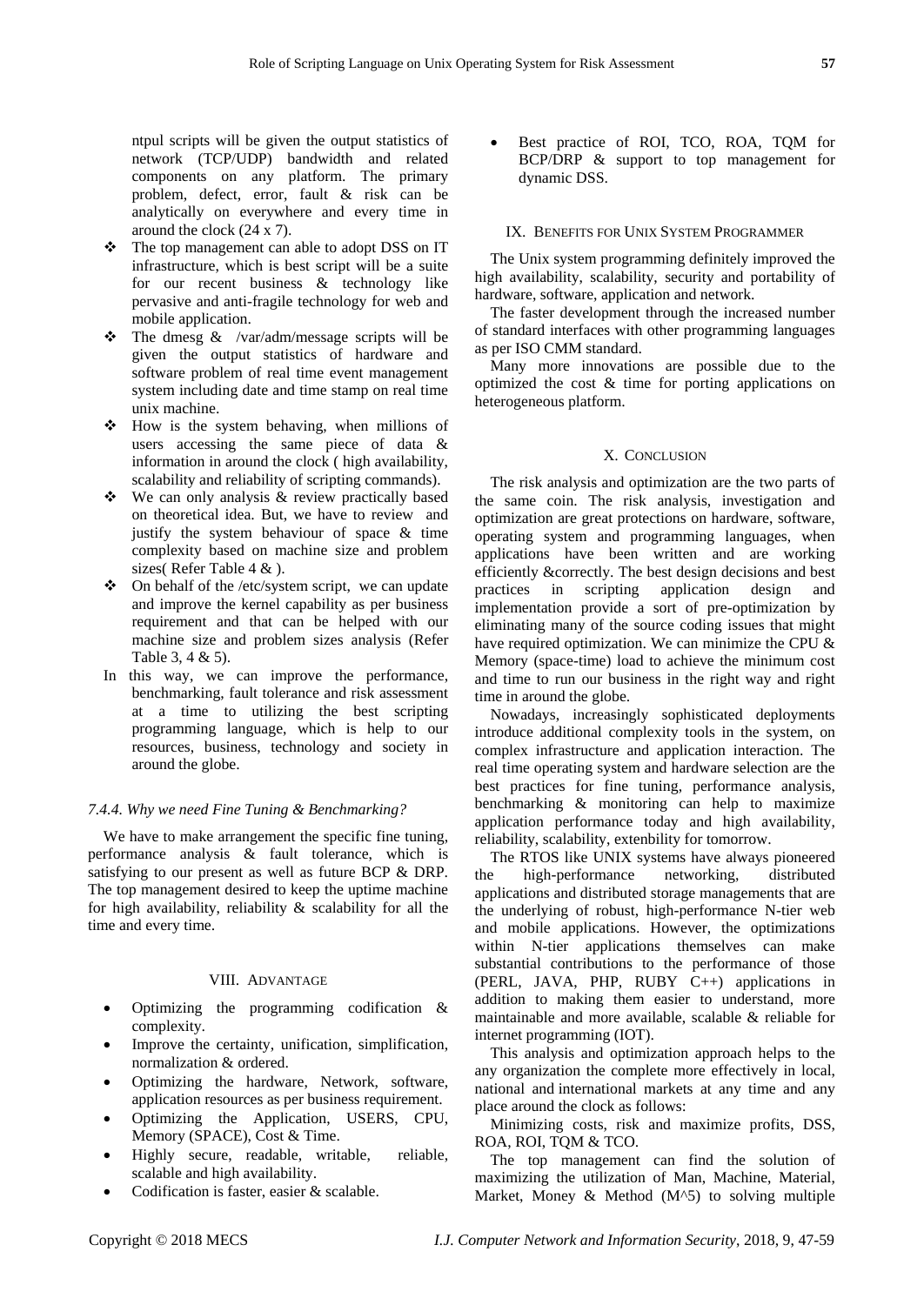problems at the right time with optimal cost to utilizing overall resources more effectively in a timely manner.

## **REFERENCES**

- [1] A.K. Gupta, Management Information System. New Delhi, India: S Chand Publishing, 2012.
- [2] Andrew and Richard, UNIX Network Programming. New Delhi: Person Education India, 2011.
- [3] Andrew Tang, "A guide to system penetration Testing," System & Network Security, August, 2014.
- [4] Adam Hoover (2010). System Programming with C & Unix, Delhi: Pearson India.
- [5] Andrew, Bill; Richard (2011). *UNIX Network Programming*. New Delhi India, PHI.
- [6] Adrian Waller (2014). Editorial: Special issue on Identity Protection and Management, Journal of information security and application, Vol.19.
- [7] Andrew Tang (2014). A guide to penetration Testing, Network Security.
- [8] Andrian Devis (2011). What Is Critical to Your Infrastructure?," Information security, Volume 8, Issue 5, Pages 18–21.
- [9] Balagurusamy, E.B. (2010). Object Oriented Programming C++. New Delhi, India: Tata McGraw Hill.
- [10] Balagurusamy, E.B. (2007). *Programming in Java*. New Delhi, India: Tata McGraw Hill.
- [11] Byrons Gottfried.(2009). *Programming with C***.** New Delhi, India: Tata McGraw Hill
- [12] Colin Ritche (2006) Operating System in Unix & Window, New Delhi India, BPB Publication.
- [13] Ching-Hsien Hsu (2014). Real-time embedded software for multi-core platforms, Journal of Systems Architecture, Vol. 60, 245–246.
- [14] Diogo A. B. Fernandes, "Security issues in cloud environments: a survey," International Journal of Information Security, Springer. 13:113–170, 2014.
- [15] Debasis, Jana (2010). *C++ & Object Oriented Programming*. Delhi: Pearson India.
- [16] EKTA WALIA (2002) Operating Concept New Delhi India, Khanna Book Publishing
- [17] Franklyn & David. (2008). *Design Concept in Programming Languages*. Delhi:PHI.
- [18] Finne, T. (2000). Information Systems Risk Management: Key Concepts and Business Processes. Computers & Security, 19(3), 234–242. doi:10.1016/S0167-Security, 19(3), 234–242. doi:10.1016/S0167-4048(00)88612-5.
- [19] Forte, D. (2009). Security audits in mixed environments, *Network Security, 3*(3), 17-19.
- [20] G. Posta and A. Kaganb, "Computer security and operating system updates,"Information and Software Technology, Vol. 45, pp. 461– 467, January 2003.
- [21] Godofredo, Julio, "System performance evaluation by combining RTC and VHDL simulation: A case study on NICs," Journal of Systems Architecture, Vol. 59, 1277– 1298, 2013.
- [22] Herbert, Scheldt. (2010). *The Complete Java Reference*. New Delhi, India: Tata McGraw Hill.
- [23] Hwang, Kai. (2008). *Advance Computer Architecture*. New Delhi, India: Tata McGraw Hill.
- [24] Richard (2010) Unix Network Programming New Delhi India, PHI
- [25] Jan Camenisch and Maria (2014). Concepts and languages for privacy preserving attribute-based authentication," Journal Of Information Security And Applications, 19, 25-44.
- [26] Khalid, A. (2008). *Programming Guide to Java*. Delhi,

India: Pearson India.2008.

- [27] KVN Sunitha & N. Kalyani (2008). Programming in Unix & Computer Design. Hyderabad: BSP Publication.
- [28] Kumar Saurabh (2008). Unix Programming New Delhi India Wiley India.
- [29] Kumar N Rao Java Programming Dream Tech New Delhi 2009.
- [30] Maurice J. Bach (2012). The Design of Unix Operating System New Delhi India.
- [31] Mathew NichoShafaq (2014). Identifying Vulnerabilities of Advanced Persistent Threats: An Organizational Perspective," International Journal of Information Security and Privacy,8(1), 1-18.
- [32] Martin Johns, "Script-templates for the Content Security Policy," Journal of information security & application, 19, 209-223, 2014.
- [33] Marimuthu Karuppiah and R. Saravanan, "A secure remote user mutual authentication scheme using smart cards," Journal Of Information Security And Application, Vol.19, 282-294, 2014.
- [34] Nassima Kamel and Jean-Louis Lanet (2013). Risks induced by Web applications on smart cards, Journal of Information Security & Application, 18, 148-156.
- [35] O' Reilly. (1995). Essential of system administration. O' Reilly Media. USA
- [36] Paul Love & Paul Weinstein (2005). Beginning Unix, New Delhi India, Wiley India.
- [37] Pressman. (2001). Software engineering. New Delhi, India: Tata McGraw Hill.
- [38] Poorna Chandra, Sarang.(2009). *Object Oriented Programming with C*. Delhi, India: PHI.
- [39] Ravichandran, D.(2009). *Programming with C++.* New Delhi, India: Tata McGraw Hill.
- [40] Robert, Lafore. (2002). Object Oriented Programming in C++. New Delhi: Person India.
- [41] Shon, H. (2002). *Security mgmt practices*. New Delhi, India: Wiley Publishing Inc.
- [42] Stephane Paul, Raphae and Vignon-Davillier, "Unifying traditional risk assessment approaches with attack trees," Journal of information security & application, Vol. 19, 165-181, 2014.
- [43] Seyed.H. Roosta.(2004). Foundation of Programming Languages Design & Implementation. Delhi: Cengage 2004.
- [44] Shujun Li, Konra Rieckand Alan Woodward, "Special issue on threat detection, analysis and defense," Journal Of Information Security and Application Vol. 19, 163- 164, 2014.
- [45] Srimanta Pal .(2011). *System Programming* " Delhi: Oxford University Press.
- [46] Sumitabh, Das. (2009). *UNIX system V UNIX concept & application*. Delhi, India: Tata McGraw Hill.
- [47] Sun-Microsystems. (2002). *UNIX Sun Solaris system administration*. USA,
- [48] Stalling, William. (2006). *Cryptography and network security*. New Delhi, India: Person India.
- [49] Stalling. (2009). *Operating System Internals & Design Principle*. New Delhi, India: Person India.
- [50] Stephen Prata (1986). Advanced Unix Prammer Guide, New Delhi India, BPB Publication.
- [51] Tanenbaum. (2010). *Operating System Design And Implementation*. New Delhi, India: Person Education India (PHI).
- [52] Tanenbaum. (2009). *Computer Network.* New Delhi, India: Person Education India (PHI).
- [53] Tiago and Antônio Augusto (2014). A meta-programmed C++ framework for hardware/software component